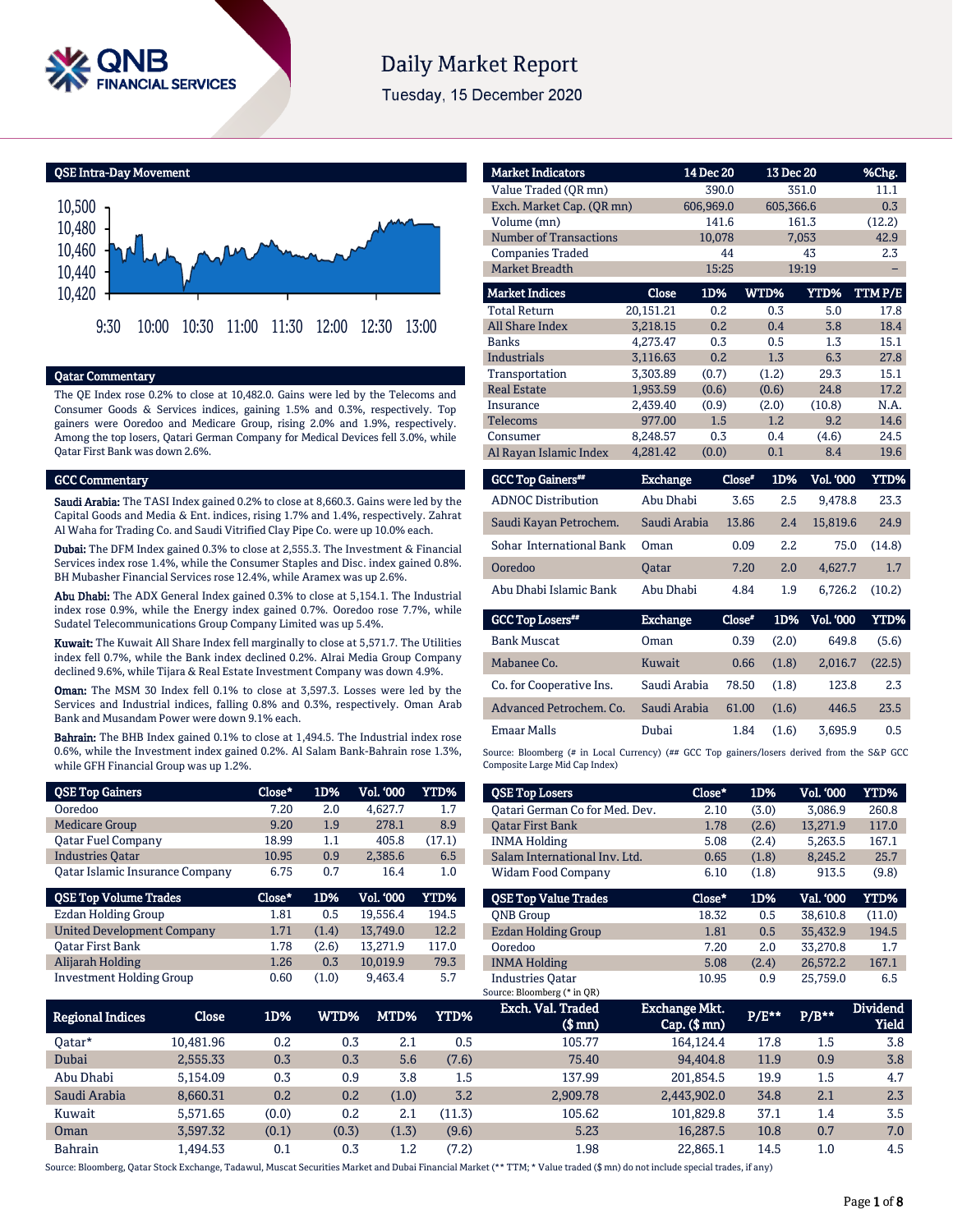# Qatar Market Commentary

- The QE Index rose 0.2% to close at 10,482.0. The Telecoms and Consumer Goods & Services indices led the gains. The index rose on the back of buying support from GCC shareholders despite selling pressure from Qatari, Arab and Foreign shareholders.
- Ooredoo and Medicare Group were the top gainers, rising 2.0% and 1.9%, respectively. Among the top losers, Qatari German Company for Medical Devices fell 3.0%, while Qatar First Bank was down 2.6%.
- Volume of shares traded on Monday fell by 12.2% to 141.6mn from 161.3mn on Sunday. Further, as compared to the 30-day moving average of 253.5mn, volume for the day was 44.1% lower. Ezdan Holding Group and United Development Company were the most active stocks, contributing 13.8% and 9.7% to the total volume, respectively.

| <b>Overall Activity</b>        | Buy %* | Sell %*  | Net (QR)         |
|--------------------------------|--------|----------|------------------|
| Oatari Individuals             | 34.31% | 37.18%   | (11, 171, 134.7) |
| <b>Oatari Institutions</b>     | 20.40% | 18.21%   | 8,514,019.6      |
| Qatari                         | 54.71% | 55.39%   | (2,657,115.1)    |
| <b>GCC</b> Individuals         | 0.66%  | 0.64%    | 66,814.2         |
| <b>GCC</b> Institutions        | 5.57%  | 1.64%    | 15,346,861.1     |
| <b>GCC</b>                     | 6.23%  | 2.28%    | 15,413,675.3     |
| Arab Individuals               | 9.25%  | 9.82%    | (2,227,593.3)    |
| <b>Arab Institutions</b>       | 0.06%  | $0.00\%$ | 250,769.6        |
| Arab                           | 9.32%  | 9.82%    | (1,976,823.7)    |
| <b>Foreigners Individuals</b>  | 4.17%  | 3.92%    | 960,794.6        |
| <b>Foreigners Institutions</b> | 25.58% | 28.59%   | (11,740,531.1)   |
| <b>Foreigners</b>              | 29.75% | 32.51%   | (10,779,736.5)   |

Source: Qatar Stock Exchange (\*as a % of traded value)

# Ratings and Global Economic Data

#### Ratings Updates

| -                                    |        |              |               |                   |            |                      |          |                |
|--------------------------------------|--------|--------------|---------------|-------------------|------------|----------------------|----------|----------------|
| Company                              | Agency | Market Type* |               | <b>Old Rating</b> | New Rating | <b>Rating Change</b> | Outlook  | Outlook Change |
| <b>Kuwait Projects</b><br>Co Holding | S&P    | Kuwait       | LT-FIC/LT-LIC | $BB+/BB+$         | BB/BB      |                      | Negative | -              |

Source: News reports, Bloomberg (\* LT – Long Term, LIC –Local Issuer Credit, FIC – Foreign Issuer Credit)

#### Global Economic Data

| <b>Date</b> | Market    | Source                                 | Indicator                            | Period | Actual   | <b>Consensus</b>         | <b>Previous</b> |
|-------------|-----------|----------------------------------------|--------------------------------------|--------|----------|--------------------------|-----------------|
| 12/14       | EU        | Eurostat                               | <b>Industrial Production SA MoM</b>  | 0ct    | 2.1%     | 2.0%                     | 0.1%            |
| 12/14       | <b>EU</b> | Eurostat                               | <b>Industrial Production WDA YoY</b> | Oct    | $-3.8%$  | $-4.2%$                  | $-6.3%$         |
| 12/14       | Japan     | Ministry of Economy Trade and Industry | <b>Industrial Production MoM</b>     | 0ct    | 4.0%     | $\overline{\phantom{0}}$ | 3.8%            |
| 12/14       | Japan     | Ministry of Economy Trade and Industry | <b>Industrial Production YoY</b>     | 0ct    | $-3.0\%$ | $\overline{\phantom{0}}$ | $-3.2%$         |
| 12/14       | India     | India Central Statistical Organisation | CPI YoY                              | Nov    | 6.93%    | 7.2%                     | 7.61%           |

Source: Bloomberg (s.a. = seasonally adjusted; n.s.a. = non-seasonally adjusted; w.d.a. = working day adjusted)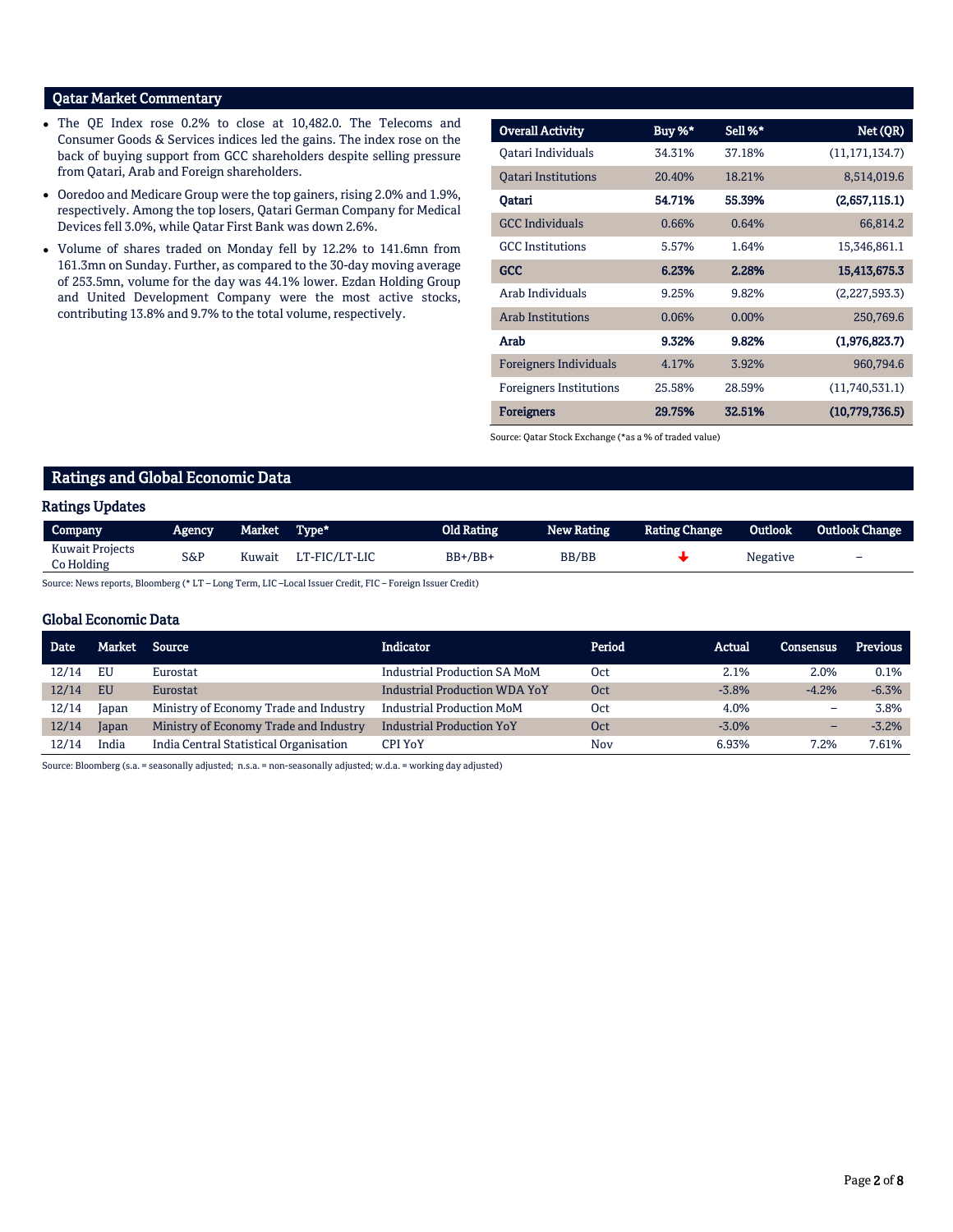# News

- Qatar
- Marginal decline in CPI in November The Consumer Price Index (CPI) of November 2020 reached to 95.91 points showing a decrease by 0.39% compared to CPI of October 2020, according to figures released by the Planning and Statistics Authority (PSA), yesterday. Compared to CPI of November 2019, a decrease of 2.94% has been recorded in the index of this month. An analysis on MoM basis of CPI for November 2020 compared with CPI of October 2020, shows that there are four main groups, where respective indices in this month have decreased, namely: 'Food and Beverages' by 1.90%, Transport by 1.04%, 'Miscellaneous Goods and Services' by 0.30%, and slightly decrease with Education by 0.01%. A comparison of the CPI, November 2020 with the CPI, November 2019 , a decrease has been recorded in CPI, by 2.94%. This price decrease primary due to the prices decline in four groups namely: 'Recreation and Culture' by 20.35%, 'Clothing and Footwear' by 5.19%, 'Housing, Water, Electricity and other Fuel' by 5.04%, and 'Food and Beverages' by 1.11%. The CPI of November, 2020 excluding 'Housing, Water, Electricity and other Fuel' group stands at 97.23 points showing a decrease of 0.49% when compared to the index of October 2020, and a 2.28% compared to CPI of November 2019. (Peninsula Qatar)
- Thursday to be official National Day holiday On the occasion of Qatar National Day, the Amiri Diwan has announced that Thursday (December 17, 2020) will be an official holiday, and that employees are to resume work on Sunday (December 20, 2020). (Peninsula Qatar)
- First batch of vaccine likely by month-end The first batch of the Pfizer COVID-19 vaccine is expected to be available in Qatar before the end of this month and the inoculation would begin with the most vulnerable people, including those with chronic diseases and the elderly among others, Dr Abdul Wahab Al-Musleh, Advisor Consultant to the Minister of Public Health, has told Al Kass TV Channel. He said that more vaccine will arrive in batches by the start of next year because the demand for the vaccine is very high. He pointed out that the vaccine would be optional and not compulsory as is the case all over the world. However, some entities and places, such as travel ports and sports events may demand a certificate of vaccination from people to allow access and services. He explained that the Pfizer-BioNTech COVID-19 vaccine is to be ad-ministered in two doses three weeks apart to build up the required immunity against the coronavirus. He also stressed that current research indicates that it could provide protection for up to nine months, but this is not confirmed because the issue is new and no practical or long-term clinical studies have been conducted yet. In the meantime, he stressed the effective measures taken by the country to protect the sports people and hold sports events while maintaining the safety and health of the participants and the public as well. He said that there are strict protective and preventive precautionary measures against COVID-19 to be followed at the upcoming Amir Cup. According to the Ministry of Public Health's Mona Al Muslamani, the COVID-19 vaccine will be available for everyone in Qatar free of charge but will be optional and not mandatory for the general public. She said Hamad Medical Corporation (HMC) will be carrying out

awareness campaign about the vaccine. She added the COVID-19 vaccine is 99% safe and its side effects are simple, similar to all the symptoms that appear in the vaccines used against other diseases. (Gulf-Times.com, Qatar Tribune)

- Vodafone Qatar launches powerful next generation 5G MiFi from Inseego - Vodafone Qatar is the first operator in the region to launch the next generation Inseego 5G MiFi M2000, a 5G mobile hotspot that delivers breakthrough performance with features designed to provide the ultimate 5G experience for everyone. By combining the latest mobile technologies with Wi-Fi 6, users can stay connected all day long via Vodafone's world-class GigaNet 5G network. Priced at QR1,699, the Inseego 5G MiFi M2000 is avail-able now at all Vodafone Qatar stores and e-shop. Paired with Vodafone's Mobile Wi-Fi Unlimited 5G Plan, this newest mobile broadband solution enables users to take full ad-vantage of GigaFast 5G Speeds, with secure connectivity for all their mobile devices, be it at home or on the move. (Gulf-Times.com)
- Ashghal to complete 828 kilometers of highways by year end The Public Works Authority (Ashghal) has completed several highways, and local road projects and infrastructure work in many areas. The operation and maintenance of road and drainage networks continue across the country as well. By the end of 2020, 828 kilometers of highways are expected to be completed, said Ashgal in a report on its achievements issued on the occasion of Qatar National Day. Ashghal also announced the start of implementing many new projects within the infrastructure development program for areas in 2020, as 203 kilometers of roads have been developed and infrastructure for 3,399 existing and new plots of land for citizens completed across the country. Ashghal also signed 11 new contracts to establish bus stops and warehouses at the cost of QR2bn as part of the public bus infrastructure program. Ashghal also completed about 90% of the outfall tunnel's construction works within the Mesaimeer pumping station and the offshore outfall project and 95% of the sewage treatment plant project in Al Thakhira. Ashghal also completed the construction of subsewage tunnels within the infrastructure development project for south Doha sewage. (Peninsula Qatar)
- Qatar raises marine crude price to 20C per barrel premium for January - According to sources, Qatar Petroleum set the official selling price of Qatar Marine crude at 20c per barrel premium to Oman-Dubai benchmark for January sales. OSP differential up 85c per barrel m/m from 65c per barrel discount for December. (Bloomberg)
- Qatargas to restart LNG Train 4 on Sunday after outage According to sources, compressor rotor has been replaced and the 7.8m ton per year liquefaction train restarted; thus Qatargas to restart LNG Train 4 on Sunday after outage. (Bloomberg)
- Qatar to ship less Al-Shaheen oil in February due to maintenance – According to sources, Qatar plans to export 10- 11 cargoes of Al-Shaheen crude in February due to planned maintenance works. That's down from the usual 12-13 cargoes per month. (Bloomberg)
- MME announces plan to build 18 new public parks To enhance the State's efforts to achieve sustainability, biodiversity and host carbon-neutral FIFA World Cup 2022, the Ministry of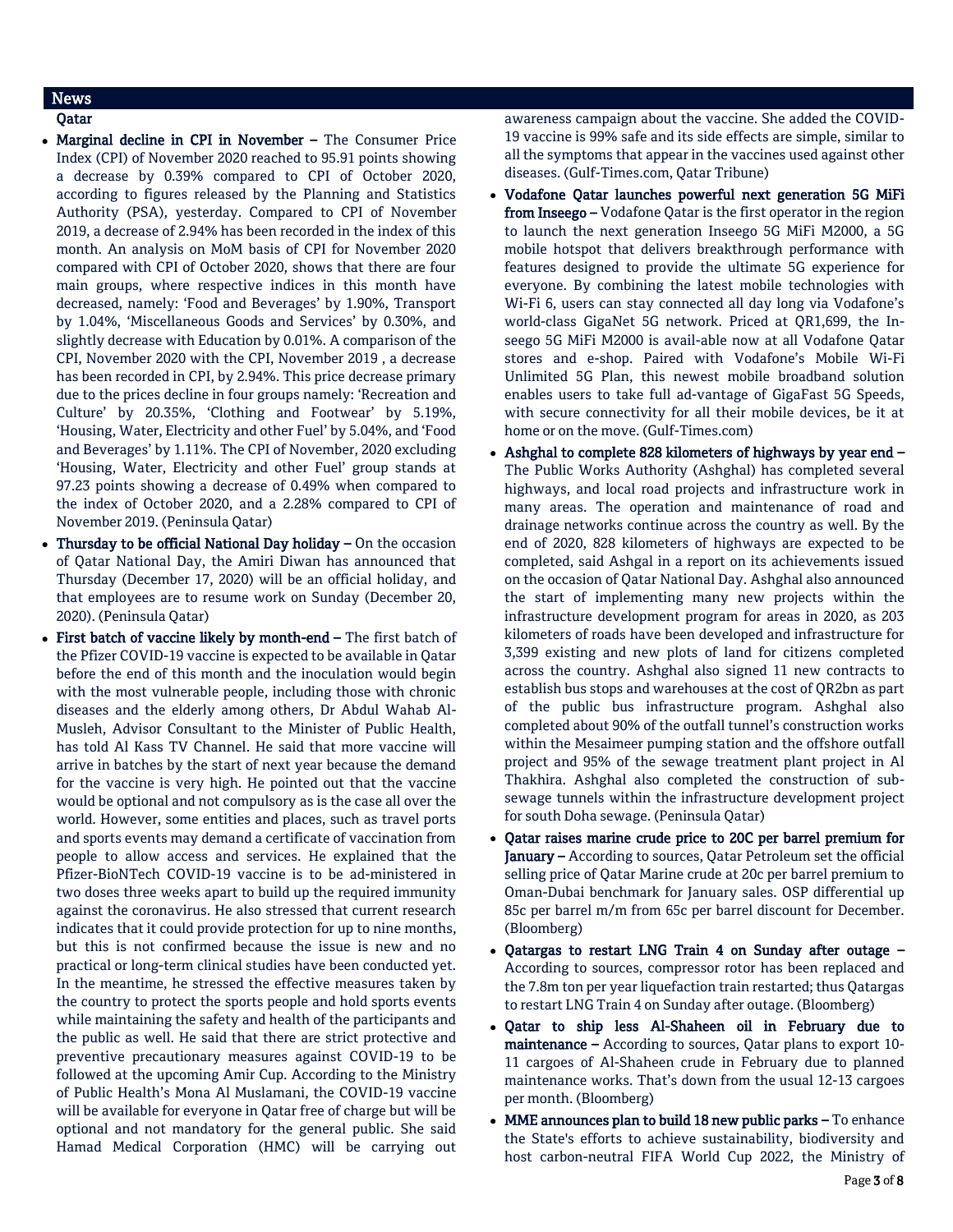Municipality and Environment (MME) has announced plans to build 18 new public parks, waste segregation plant, zero landfill and a facility to house pandas among many more. "Nine major projects have been approved in the 2021 annual budget. The projects include a state-of-the-art facility for housing pandas, 18 new parks, waste segregation plant in Al Khor and developing animal farm complexes (locally called Al Adhab)," said Director of the newly-carved Project Management and Development Department at MME, Eng Abdullah Nasser Al Kaabi. (Peninsula Qatar)

# International

- US Congress in sprint to fund government, approve COVID-19 emergency aid – The US Congress will try this week to end months of indecision and infighting over the federal government's budget priorities and coronavirus aid, with more than \$2tn in funding from Washington potentially at stake. Lawmakers, facing a midnight Friday deadline, will scurry to put the finishing touches on a \$1.4tn spending bill for the fiscal year that began October 1. At stake are funds for federally run programs ranging from healthcare, homeland security and military readiness to foreign aid, national parks and nutrition programs. They have been operating on temporary funding since October. Without a deal, the government must begin shutting non-emergency programs and furloughing many workers. Members of the Republican-run Senate and Democratic-led House of Representatives, who fear negotiations could extend through the Christmas holiday, have a second major task: deciding the contours of a coronavirus aid bill that could approach \$1tn amid a worsening pandemic that has claimed the lives of nearly 300,000 Americans. Some moderate lawmakers on Sunday dismissed suggestions that a \$908bn bipartisan coronavirus aid proposal was languishing. (Reuters)
- 'Dissonance' confronts Fed, with vaccine weighed against joblessness - In about two weeks, at least 9mn jobless US residents are at risk of losing the unemployment benefits that have helped sustain them through the pandemic. Delayed rent, estimated at \$70bn spread among perhaps 11mn families, will start coming due. It seems a gaping wound, and yet as of September US families had set aside record amounts of cash; bankruptcies outside of major corporations have declined; credit market investors say they see few signs of serious stress; and a coming vaccine may boost the economy's fortunes in a rush. When the Federal Reserve meets this week, policymakers will have to reconcile those conflicting narratives as they issue new projections showing whether they think the economy will suffer a double-dip recession or is on the cusp of a vaccineinspired boom. The unemployment rate has come down faster and growth through September was stronger than Fed officials projected earlier this year. Yet job growth recently has slowed and the pandemic's record-breaking surge has raised concern that more business shutdowns and failures may be in the offing. Meanwhile, early steps like a moratorium on evictions for unpaid rent are also expiring, and "eviction notices are piling up on sheriffs' desks," Moody's Analytics Chief Economist, Mark Zandi wrote, offering a Dickensian view of what may develop unless more government help arrives. (Reuters)
- Germany's stricter lockdown increases recession risks Germany's decision to tighten a second coronavirus lockdown has increased the risk of another recession in Europe's largest economy, economists said on Monday. Chancellor, Angela Merkel and state leaders agreed on Sunday to shut most stores from Wednesday until at least January 10 to reverse a tide of COVID-19 infections that lighter restrictions introduced on November 2 have failed to tame. The German economy suffered its worst recession on record as the first wave of coronavirus infections pushed down gross domestic product by 1.7% in the first quarter and by an unprecedented 9.8% in the second quarter. The economy rebounded by a stronger-than-expected 8.5% in the third quarter, driven by higher consumer spending and booming exports. Economy Minister, Peter Altmaier said on Monday he was hoping that Germany would be able to avoid another recession despite the decision to tighten the national lockdown. "I hope we can prevent a complete economic standstill in the second wave of the pandemic," Altmaier told public radio Deutschlandfunk on Monday. (Reuters)
- Japan business confidence improves again after virus plunge Confidence among major Japanese manufacturers has recovered further after plunging on pandemic woes to its worst level since the global financial crisis, a key survey showed Monday. The Bank of Japan's December Tankan business survey a quarterly poll of about 10,000 companies showed a reading of minus 10 among big manufacturers, after recording minus 27 in the previous survey and minus 34 in the June survey. The latest figure compared with a market consensus estimate of minus 15. The June figure was the lowest since June 2009 when worldwide financial shocks hammered the planet's third-largest economy. The short-term business sentiment survey reports the difference between the percentage of firms that are upbeat and those that see conditions as unfavorable. A negative reading means more companies are pessimistic than optimistic. It is considered to be the broadest indicator of how Japan Inc. is faring. The latest reading comes after the government last week approved more than \$700bn in fresh stimulus to fund projects from anti-coronavirus measures to green tech, the country's third such package this financial year. (Qatar Tribune)
- China's November industrial output steps up as recovery gathers pace – China's industrial output grew in line with expectations in November, expanding for the eighth straight month as the economic recovery gathered pace and global demand picked up. Industrial output growth quickened to 7.0% in November from a year earlier, data from the National Statistics Bureau showed on Tuesday. That was in line with analyst expectations in a Reuters poll and faster than the 6.9% expansion in October. China's economy has staged an impressive recovery from its COVID-19 paralysis earlier this year, mainly driven by robust exports. An annual sales promotion extravaganza in November by China's e-commerce giants has also open consumers' wallets in a further boost to orders for small factories. Retail sales rose 5% YoY, just missing analysts' forecast for 5.2% growth but faster than the 4.3% increase in October. Auto sales saw 11.8% growth and sales of household appliances grew 5.1% in November. Communications equipment sales jumped by 43.6%. Fixedasset investment rose 2.6% in January-November from the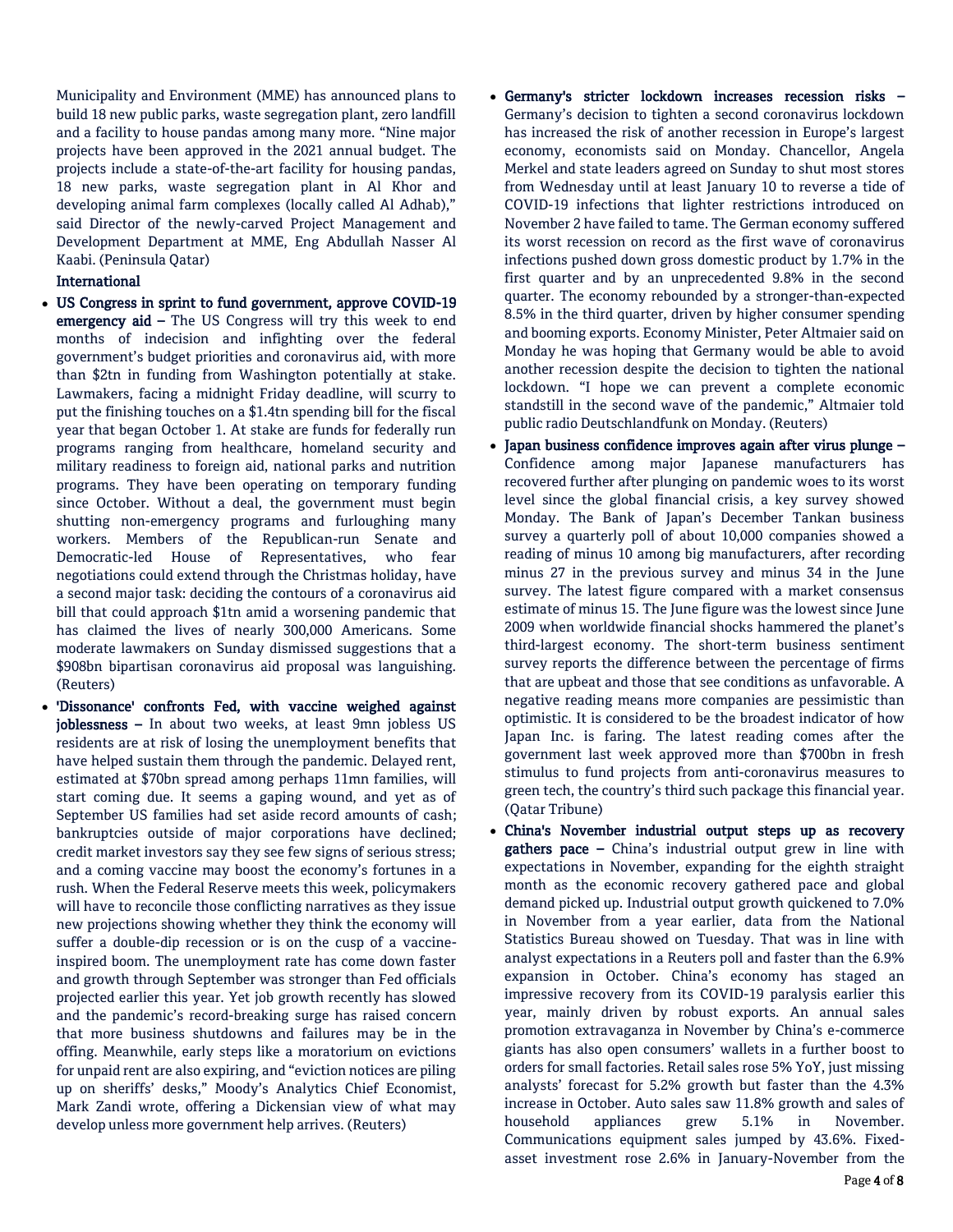same period last year, in line with a forecast 2.6% growth and faster than a 1.8% increase in the first 10 months of 2020. (Reuters)

- China's November property investment growth slows as land purchases weaken – China's November property investment grew at a slower pace, as regulators stepped up scrutiny on the most leveraged and largest developers in the sector. Real estate investment in November rose 10.9% from a year earlier, easing from 12.7% growth seen in October but still at an elevated pace, according to Reuters calculations based on data from the National Bureau of Statistics on Tuesday. The property market, a key driver of China's growth, quickly regained strength after coronavirus restrictions were lifted, with home prices and investment growing at a robust pace in recent months. But as sales recover, regulators have increased scrutiny on financing activities of developers and buyers to prevent rampant debt growth. Chinese policymakers have said they will seek to maintain the healthy development of the property market. Indeed, land purchases by developers fell 5.2% in the first 11 months of the year, worsening from January-October's 3.3% decline. (Reuters)
- China's January-November property investment rises 6.8% YoY – China's property investment rose 6.8% in the first 11 months of 2020 year-on-year, faster than 6.3% growth seen in the first 10 months, official data showed on Tuesday. Property sales by floor area rose 1.3% for January-November, compared with a 1.8% decline in the first 10 months, the National Bureau of Statistics (NBS) said in a statement. New construction starts measured by floor area fell 2.0% in the first 11 months from a year earlier, smaller than the 2.6% drop in the first 10 months. (Reuters)
- India's November retail inflation eases, RBI seen to hold on rates – India's retail inflation eased in November after holding above 7% for two straight months but remained beyond the upper bound of the 2-6% target, meaning the central bank is likely to leave policy rates on hold to support the economy, analysts said. November's annual retail inflation was 6.93%, lower than the 7.1% forecast in a Reuters poll of economists and down from 7.61% in October, government data showed on Monday. Economists said the short-term trend for retail inflation is likely to remain elevated as manufacturers and service providers may jack up prices after a pick-up in consumer demand following a fall in coronavirus infections. "We see no further scope of rate cuts and expect policy repo rate to remain unchanged at least until first half of 2021," Economist Institutional Equities, Elara capital, Mumbai, Garima Kapoor said. The retail food index rose 9.43% in November from a year ago, compared to revised 11% in the previous month, while retail prices of services rose 6.94% from year ago, the data showed. Core inflation, excluding food and fuel costs, was estimated in the range of 5.57%-5.95% by four economists following the data release. India does not give official core inflation data. (Reuters)

# Regional

 OPEC cuts 2021 oil demand outlook again as pandemic impact lingers – Global oil demand will rebound more slowly in 2021 than previously thought because of the lingering impact of the coronavirus pandemic, OPEC said on Monday, hampering

efforts by the group and its allies to support the market. Demand will rise by 5.90mn bpd next year to 95.89mn bpd, the OPEC said in a monthly report. The growth forecast is 350,000 bpd less than expected a month ago. The group has steadily lowered its 2021 demand growth forecast in recent months. (Zawya)

- OPEC re-schedules oil market monitoring meetings to January 3-4 – OPEC has rescheduled its Joint Technical Committee (JTC) and Joint Ministerial Monitoring Committee (JMMC) meetings to January, the cartel said Monday in a statement on its website. JTC and JMMC meetings, originally scheduled for December 16 and December 17, have been rescheduled for January 3-4, 2021, respectively. OPEC and OPEC+ ministerial meeting scheduled for January 4. (Bloomberg)
- Fitch affirms Alinma Bank; resolves RWN on Viability Rating Fitch Ratings has affirmed Alinma Bank's Long-Term Issuer Default Rating (IDR) at 'BBB+' with a Negative outlook, the Viability Rating (VR) at 'bbb' and removed it from Rating Watch Negative (RWN). The 10 Saudi banks' VRs were placed on RWN in March 2020 to signal heightened risks of severe deterioration in the domestic operating environment following the sharp fall in oil prices and pressures from coronavirusrelated economic disruptions. The resolution of the RWN on the Alinma's VR follows the publication of its 3Q2020 financial results and reflects our view of a reduced short-term risk of a sudden sharp deterioration in its financial profile. The impact of the downturn on the bank's financial metrics has been limited and manageable to date at the current VR level, as they have benefited from high sector growth and large profit-free deposits from the Saudi Central Bank (SAMA). The IDRs of Alinma are driven by sovereign support as reflected in the bank's SRF of 'BBB+'. The Negative outlook on Alinma 's IDR mirrors that on the Saudi sovereign rating, which in turn indicates a potential weakening of the authorities' ability to support the banking system. Alinma's SR and SRF reflect Fitch's view of a high probability of support for the bank, if needed, from the Saudi authorities. Fitch's assessment considers a strong ability of the sovereign to support the banking system, given large, albeit decreasing, external reserves. It also reflects a long record of support for Saudi banks, irrespective of their size, franchise, funding structure and level of government ownership. There is high contagion risk among domestic banks given that the market is fairly small and interconnected market. Fitch believes this is an added incentive to provide state support to any Saudi bank if needed, to maintain market confidence and stability. The 'BBB+' SRF and the '2' SR of Alinma have been affirmed. (Bloomberg)
- UAE Foreign Minister to discuss oil, gas cooperation with Russia – UAE's Foreign Minister, Abdullah bin Zayed Al Nahyan will discuss oil and gas cooperation with Russian Deputy Prime Minister, Yury Borisov and Industry Minister, Denis Manturov, Foreign Minister, Sergei Lavrov said. Russian-UAE intergovernmental commission on trade and economic cooperation works actively, partnership between Russian Direct Investment Fund and Mubadala fund has strengthened. Russia and UAE "work closely within the OPEC+ and the Gas Exporting Countries Forum. All these issues will be discussed". (Bloomberg)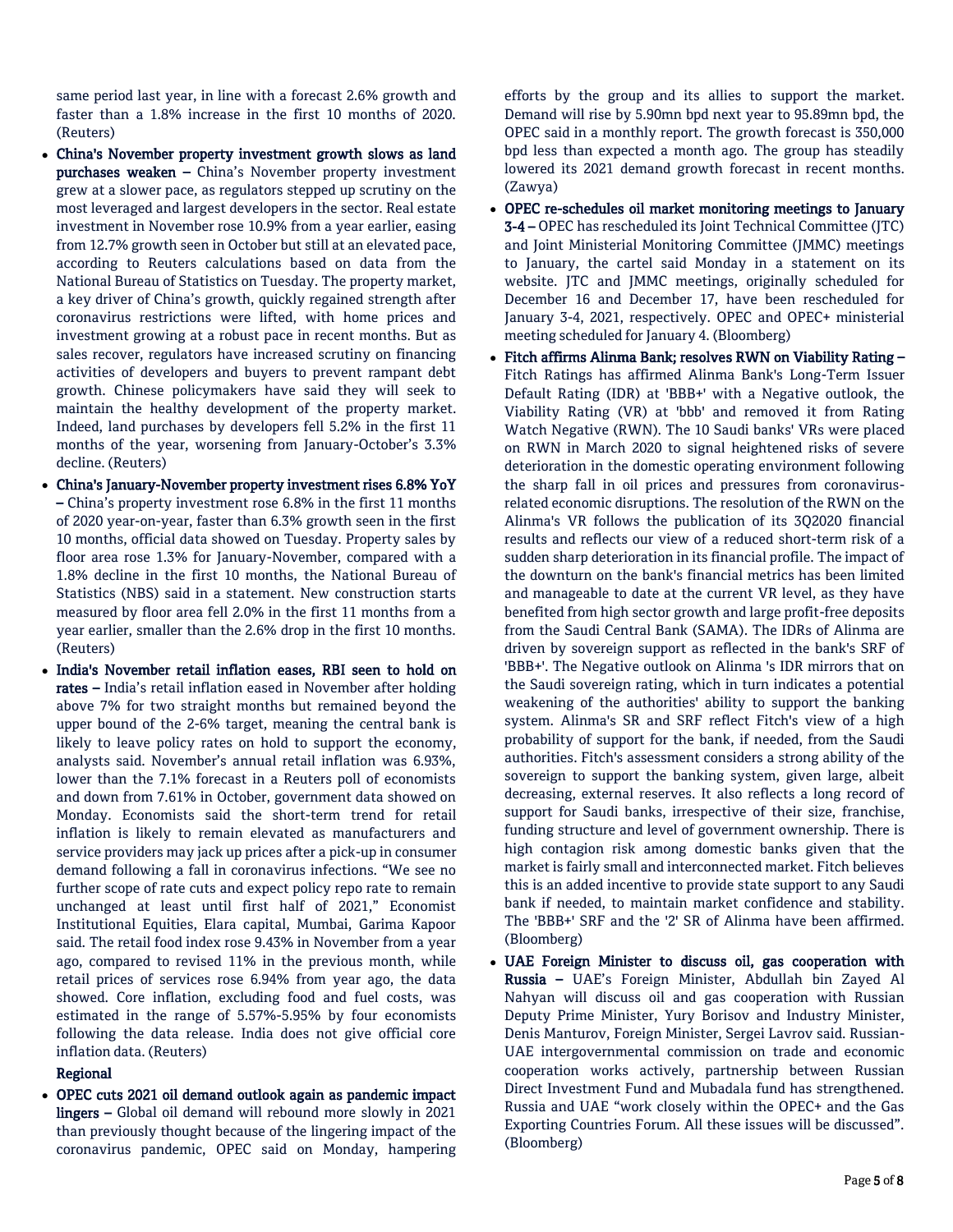- Dubai's November PMI at 49.0 compared to 49.9 in October Businesses in Dubai saw a renewed fall in activity in November, latest PMI data showed, as the impact of coronavirus disease 2019 (COVID-19) appeared to worsen amid rising global cases. Growth in new work eased to the weakest seen in five months, leading to a solid reduction in output. Meanwhile, sentiment regarding the next 12 months of activity fell to a new record low, amid increased worries about a slowing economic recovery. Nevertheless, job shedding eased to the weakest seen in the nine-month downturn. The seasonally adjusted IHS Markit Dubai Purchasing Managers' Index (PMI) posted at 49.0 in November, the lowest recorded since May. Falling from 49.9 in October, the reading signaled a quicker – but still marginal – decline in operating conditions. Firms in Dubai lowered output for the first time in six months during November, and at a solid pace. The decline was often linked to the ongoing impact of the COVID-19 pandemic, with many reporting that the recovery since the national lockdown had been slow. (Markit)
- Abu Dhabi's Mubadala reviews equities fund in investment shake-up - Abu Dhabi state investor Mubadala is considering options including the spin-out of an internally managed \$500mn public equities fund after a weak performance, two sources said, as the Emirate shakes up state entities amid lower oil prices. Mubadala Investment Co, which manages more than \$230bn in assets, plans to take a decision on what to do with its long-short public equities fund, part of investment arm Mubadala Capital, by early next year, the sources said. One of the sources said the fund - which is down to around \$500mn in assets under management from a peak of \$1bn - could be either spun out or unwound. Long-short equity hedge funds, which bet on stock prices rising and falling, tend to protect investors from volatility by "shorting" borrowing a stock or security from an institutional investor, then selling it back when the price falls and pocketing the difference. One of the sources said Mubadala's equities fund had piled up too many illiquid assets in its portfolio. "While we are pleased with the overall portfolio performance within Mubadala Capital, we're in the process of re-organizing its structure," a Mubadala spokesman told Reuters in an email. "As part of the re-organization, we have conducted reviews of our various Mubadala Capital businesses, including our public markets fund where the intention is to reduce our exposure over time." Mubadala said the plan also includes an increased focus on its private market funds, including in its core private equity, venture capital and Brazil special situations businesses. (Reuters)
- Italy authorizes Abu Dhabi fund to invest in TIM's grid The Italian government has given Abu Dhabi's biggest sovereign fund a conditional green light to invest in Telecom Italia's (TIM) last-mile network, three sources close to the matter told Reuters on Monday. The planned sale would give Abu Dhabi an indirect 10.3% stake in TIM's last-mile grid in a deal worth about \$608mn, a fourth source said. The Italian government has the power to block unwanted bids in industries deemed of strategic importance, such as telecoms, banking and health. TIM agreed in August to sell to US investment firm KKR 37.5% of a newly created company, FiberCop, into which the telecoms firm is transferring its "last-mile" network, which links socalled street cabinets to individual homes. Rome gave its green light to the deal in November. Following the first clearance,

KKR informed the government of its intention to sell up to 30% of the unit that will hold its FiberCop stake to Infinity Investments, a subsidiary of the Abu Dhabi Investment Authority (ADIA). The cabinet approved the deal with conditions on December 10, sources said. (Reuters)

- Aabar seeks to raise up to \$235mn in RHB Bank block trade Aabar Investments is offering 169.5mn shares in RHB Bank Bhd. in a block trade, according to terms of the deal obtained by Bloomberg News. Shares are being offered at 5.45 Ringgit to 5.62 Ringgit each. The price represents a discount of 3.9% to 6.8% to Monday's closing price of 5.85 Ringgit. The deal represents about 4.23% of RHB Bank's existing share capital and Aabar's full stake sale. JP Morgan and Maybank are joint bookrunners. (Bloomberg)
- Kuwait names new oil and finance ministers as government faces liquidity crunch - Kuwait's Emir on Monday approved a new cabinet that included new ministers of oil and finance for the OPEC member state which is mired in its worst economic crisis in decades. The previous government had resigned following parliamentary polls this month in which opposition candidates made gains and around two thirds of lawmakers lost their seats. A priority of the new government will be to boost state coffers badly hit by the coronavirus crisis and low oil prices, including by trying to end legislative deadlock over a bill that would allow Kuwait to tap international debt markets. The government communications office said Khalifa Hamade was named finance minister. He was a former undersecretary at the ministry. Mohammad Abdulatif al-Fares, who sits on the board of Kuwait Petroleum Corporation, was named oil, electricity and water Minister. (Reuters)
- Omantel's towers attract three bidders for deal worth over \$500mn – Oman Telecommunications (Omantel) has attracted three bidders in the second round of the sale of its tower network, in a deal that could be worth over \$500mn, sources told Reuters. The asset sale by the state-controlled company comes as Oman, a Gulf crude producer, seeks to raise cash after the coronavirus crisis and low oil prices hurt its finances. Omani infrastructure fund Rakiza, which is backed by Oman's sovereign wealth fund, has partnered with Mauritiusheadquartered telecoms group IHS Towers as a bidder, the sources said. Oman Towers, which leases telecom towers and other infrastructure to wireless telecommunication service operators in Oman, has also bid for the network, the sources said. Helios Towers, a telecom tower infrastructure firm that operates in Sub-Saharan Africa and is listed in London, is another bidder, they said. A response to the bids is expected this Thursday, both the sources said. One of them added that about 3,000 towers would be included in the transaction. (Reuters)
- Oman sells OMR71.5mn 28-day bills at yield of 0.652% Oman sold OMR71.5mn of 28-day bills due on January 13, 2021. The bills were sold at a price of 99.95, have a yield of 0.652% and will settle on December 16, 2020. (Bloomberg)
- Oman's November consumer prices fall 1.46% YoY and 0.09% MoM – National Centre for Statistics & Information in Muscat published Oman's consumer price indices for November which showed that Oman's November consumer prices fell 1.46% YoY and 0.09% MoM. Food and non-alcoholic beverages prices fell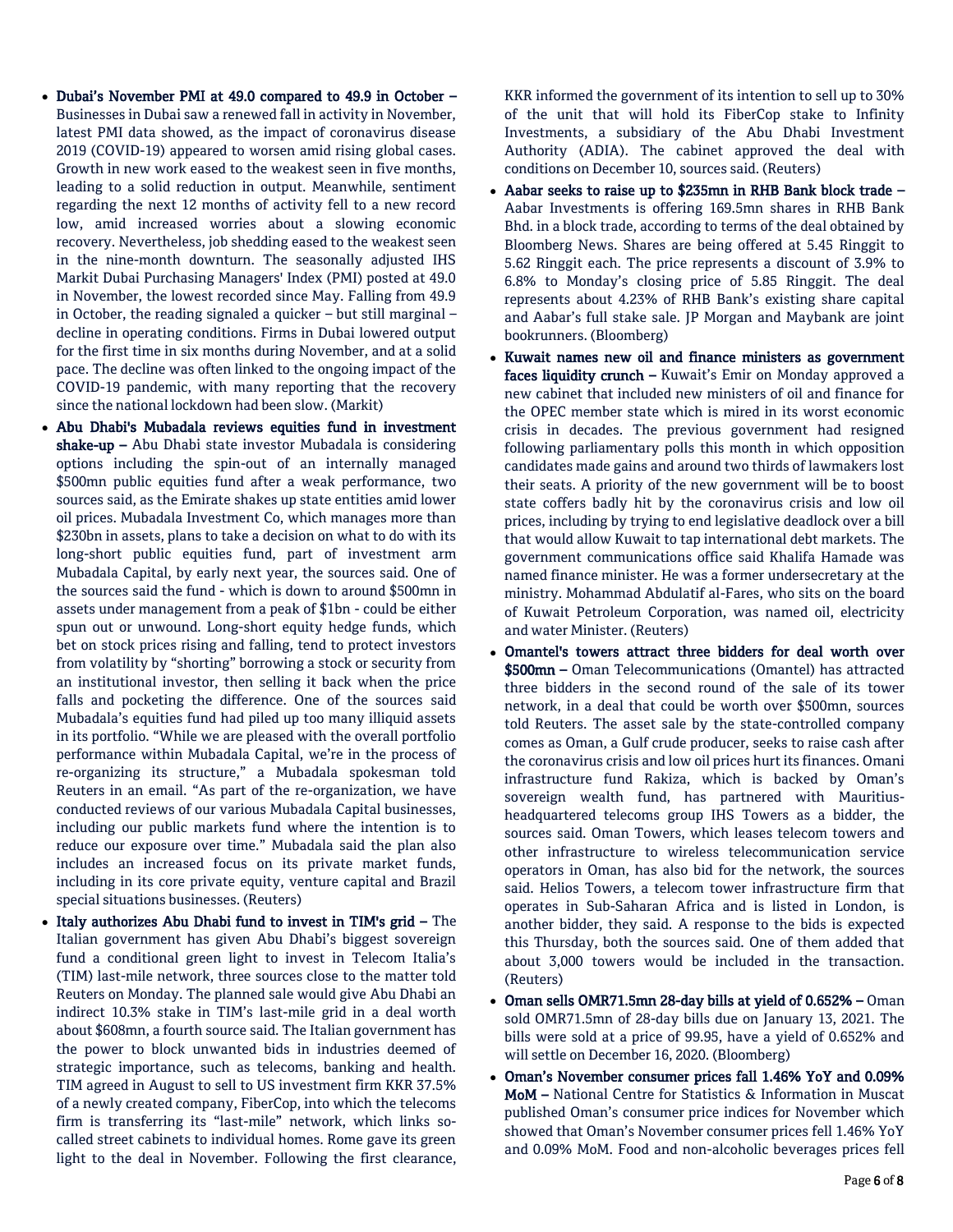0.78% YoY in November. Transport prices fell 5.88% YoY in November. (Bloomberg)

- Ithmaar Holding hires KPMG Bahrain as financial advisor for BBK deal – Ithmaar Holding hires KPMG Bahrain as financial advisor for BBK DEAL and Hassan Radhi & Associates as the legal advisors in respect of BBK's plan to acquire Ithmaar Bank operations in Bahrain, as well as certain assets of IB Capital, both wholly owned subsidiaries of Ithmaar Holding. (Bahrain Bourse)
- Investcorp acquires Sanos Group, a leading specialized Contract Research Organization - Investcorp announced that it has acquired Sanos Group, a leading provider of specialized clinical trial services to the global pharmaceutical and biotechnology industry. Based in Denmark, Sanos is a global Contract Research Organization providing value added services to pharma, biotech and research organizations to help plan and conduct clinical trials, a critical part in the development of new drugs and treatments. Sanos Group consists of a CRO specialized in osteoarthritis (OA) and a Site Management Organization with a broader indication range focusing on lifestyle and age -related diseases. Sanos has built a worldwide reputation for its scientific expertise, ability to recruit patients and track record of executing safe and efficient clinical trials. The global CRO market is estimated to be approximately \$50bn and is growing at approximately 10% per annum, driven by increasing R&D spend to develop new drugs and treatments as well as a trend by pharma and biotech companies to outsource the clinical trials for new drugs to CROs. Sanos' scientific leadership in OA, a highly prevalent disease that currently affects more than 240mn people worldwide, together with its strong network of key opinion leaders and its integrated value chain with three owned research clinics in Denmark, makes it a preferred strategic partner for OA clinical trials. Investcorp plans to support Sanos' efforts to capitalize on its multiple market opportunities by further increasing its penetration in OA while looking to grow into clinical trials for other therapeutic areas and expanding its research clinics network into new geographies. (Bahrain Bourse)
- Bahrain sells BHD43mn of 2.22% 91 -day Sukuk; bid -cover at 3.55x – Bahrain sold BHD43mn of 91 -day Sukuk due on March 17, 2021. Investors offered to buy 3.55 times the amount of securities sold. The Sukuk have a yield of 2.22% and will settle on December 16, 2020. (Bloomberg)